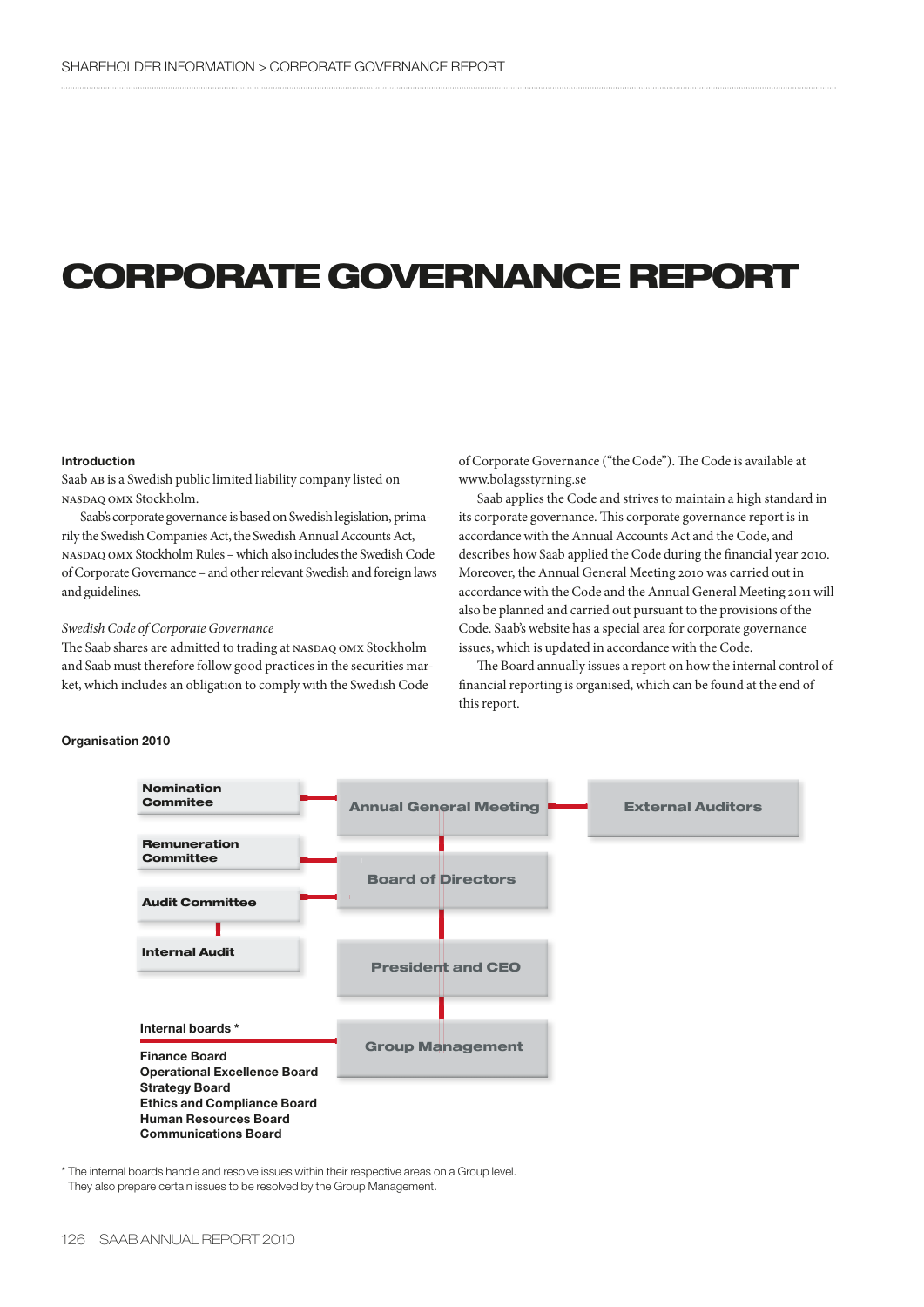This corporate governance report has been reviewed by the company's auditors pursuant to the Annual Accounts Act; see the auditors' report attached to the corporate governance report.

Saab has not deviated from the provisions of the Code during 2010 and hence does not report any deviations from the Code.

## **Ownership structure and number of shares**

Saab's share capital amounted to SEK 1,746,405,504 on 31 December 2010 and consisted of 1,907,123 series a shares and 107,243,221 series b shares. Series A shares have ten votes each, while series B shares have one vote each. One series a share may, on demand of the owner, be converted into one series b share. The Saab shares are registered with Euroclear Sweden ab. The quota value per share is sek 16. The series b shares are listed on nasdaq omx Stockholm on the large cap list. The series a shares are not listed. A round lot consists of 100 shares. All series a shares are owned by Investor ab.

### **Largest shareholders, 31 December 2010**

| <b>According to SIX Agarservice</b> | Share of<br>capital, % | Share of<br>votes, % |
|-------------------------------------|------------------------|----------------------|
| Investor AB, Sweden                 | 30.0                   | 39.5                 |
| BAE Systems, UK                     | 10.2                   | 8.8                  |
| Wallenberg Foundations, Sweden      | 8.7                    | 7.5                  |
| Nordea funds, Sweden                | 5.4                    | 4.7                  |
| Swedbank Robur funds, Sweden        | 4.3                    | 3.7                  |
| Fourth AP Fund, Sweden              | 1.9                    | 1.6                  |
| Länsförsäkringar funds, Sweden      | 1.8                    | 1.6                  |
| SEB Funds, Sweden                   | 1.7                    | 1.5                  |
| Orkla ASA, Norway                   | 1.5                    | 1.3                  |
| SHB funds, Sweden                   | 1.4                    | 1.2                  |
| Total                               | 66.9                   | 71.4                 |

At the end of December 2010, Saab held 4,432,615 series B shares, corresponding to 4.1 per cent of the capital as treasury shares. For additional information about the ownership structure, see page 139 and 141. The Board of Directors has an authorisation from the Annual General Meeting to repurchase shares; see page 43 for further information.

# **Nomination Committee**

The Annual General Meeting in April 2010 resolved that Saab shall have a Nomination Committee consisting of one representative of each of the four shareholders or groups of shareholders with the greatest number of votes, along with the Chairman of the Board. The names of the four owners' representatives and the shareholders they represent shall be announced at least six months prior to the Annual General Meeting 2011 based on known voting rights as per 31 August 2010. The resolution includes procedures, where necessary, to replace a member who leaves the committee before its work has been completed.

According to a resolution by the Annual General Meeting 2010, the Nomination Committee shall provide proposals regarding the following issues, to be presented to the Annual General Meeting 2011 for resolution:

- (a) the Chairman of the meeting,
- (b) the Board of Directors,
- (c) the Chairman of the Board,
- (d) the remuneration to the members of the Board, allocated between the Chairman and other members of the Board, and remuneration for committee work,
- (e) election of the auditors
- (f) audit fees, and
- (g) appointment of a new Nomination Committee for the Annual General Meeting 2012.

Before the Annual General Meeting of Saab ab on 7 April 2011, it was announced through a press release on 4 October 2010 that, in addition to Chairman of the Board Marcus Wallenberg, the following shareholder representatives had been appointed to Saab's Nomination Committee (shareholder's name in parentheses): Petra Hedengran (Investor ab), Peter Wallenberg Jr (Knut and Alice Wallenberg Foundation), Erik Feldt (Nordea Funds), and Thomas Eriksson (Swedbank Robur Funds). Petra Hedengran is the Chairman of the Nomination Committee.

These persons represent in the aggregate approximately 50 per cent of the votes in Saab based on the ownership structure as of 31 August 2010. bae Systems has waived the right to representation on the Nomination Committee.

The proposals of the Nomination Committee will be presented not later than in connection with the notice of the Annual General Meeting 2011.

# **Members of the Nomination Committee for Annual General Meeting 2011**

| <b>Member</b>       | Representing                            | $\%$ of votes<br>31-8-2010 | % of capital<br>$31 - 8 - 2010$ |
|---------------------|-----------------------------------------|----------------------------|---------------------------------|
| Petra Hedengran     | Investor AB                             | 39.5                       | 30.0                            |
| Peter Wallenberg Jr | Knut and Alice Wallenberg<br>Foundation | 7.5                        | 8.7                             |
| Erik Feldt          | Nordea Funds                            | 3.8                        | 4.4                             |
| Thomas Eriksson     | Swedbank Robur Funds                    | 2.5                        | 2.9                             |
| Marcus Wallenberg   | Chairman of the Board.<br>Saab AB       |                            |                                 |

## **Board of Directors**

# *Composition of the Board*

According to Saab's articles of association, the Board of Directors shall, in addition to the employee representatives, consist of at least six and not more than twelve members. Members of the Board shall be elected each year by the Shareholders' Meeting. Saab's Board of Directors consists of ten members elected by the Shareholders'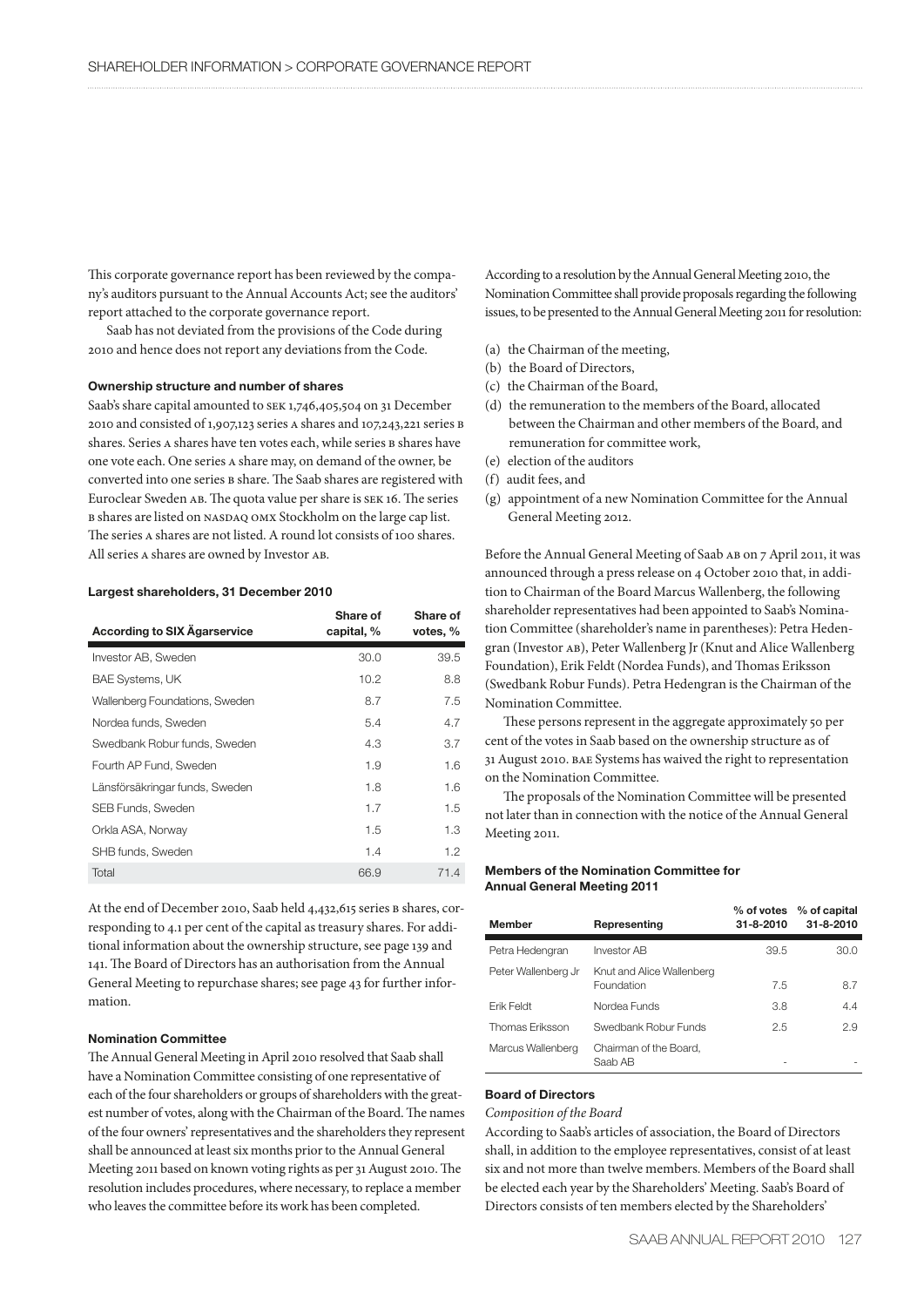

The Board of Directors, the Secretary of the Board of Directors and the President and CEO.

Meeting, with no deputies, and three members, with an equal number of deputies, appointed by the employee organisations.

At the Annual General Meeting on 15 April 2010, Erik Belfrage, Sten Jakobsson, George Rose, Per-Arne Sandström, Lena Treschow Torell, Marcus Wallenberg and Åke Svensson were re-elected. Johan Forssell, Cecilia Stegö Chilò and Joakim Westh were elected as new board members at the Annual General Meeting.

Marcus Wallenberg was elected Chairman of the Board of Directors. Åke Svensson was President and ceo of Saab, and employed by the company until 31 August 2010.

Information on the remuneration to the members of the Board resolved by the Annual General Meeting 2010 is set forth in the annual report, note 37.

*Members of the Board elected by the Shareholders' Meeting*

| Marcus Wallenberg | George Rose          |
|-------------------|----------------------|
| Åke Svensson      | Per-Arne Sandström   |
| Erik Belfrage     | Cecilia Stegö Chilò  |
| Johan Forssell    | Lena Treschow Torell |
| Sten Jakobsson    | Joakim Westh         |
|                   |                      |

Other significant professional commitments, work experience, etc. are set forth in the presentation of the Board of Directors; see pages 134 and 135.

## *Employee representatives*

Regulars **Deputies** Stefan Andersson Göran Gustavsson Catarina Carlqvist **Catarina Carlqvist** Jan Kovacs Conny Holm Nils Lindskog

# *Independence requirement*

The following table sets forth the members of the Board elected by the Shareholders' Meeting who, according to the provisions of the Code, are considered independent in relation to the company and the management, as well as in relation to the company's major shareholders.

# **Composition and independence of the Board in 2010**

| <b>Board member</b>  | <b>Elected</b> | Independent<br>of the<br>company/<br>management | Independent<br>of major<br>shareholders |
|----------------------|----------------|-------------------------------------------------|-----------------------------------------|
| Marcus Wallenberg    | 1992           | Yes                                             | No <sup>1</sup>                         |
| Åke Svensson         | 2003           | No <sup>2</sup>                                 | Yes                                     |
| Erik Belfrage        | 1991           | Yes                                             | No <sup>3</sup>                         |
| Johan Forssell       | 2010           | Yes                                             | No <sup>4</sup>                         |
| Sten Jakobsson       | 2008           | Yes                                             | <b>Yes</b>                              |
| George Rose          | 1998           | Yes                                             | No <sup>5</sup>                         |
| Per-Arne Sandström   | 2005           | Yes                                             | Yes                                     |
| Cecilia Stegö Chilò  | 2010           | Yes                                             | Yes                                     |
| Lena Treschow Torell | 2005           | Yes                                             | No <sup>6</sup>                         |
| Joakim Westh         | 2010           | Yes                                             | Yes                                     |

1) Former President and CEO of Investor AB 2) President and CEO of Saab until 31 August 2010

3) Former member of Investor AB's board

4) Employed by Investor AB

5) Employed by BAE System

6) Member of Investor AB's board

Accordingly, the company fulfils the requirements of the Code that a majority of the Board members appointed by the Shareholders' Meeting are independent of the company and the management, and that at least two of them are independent of the major shareholders.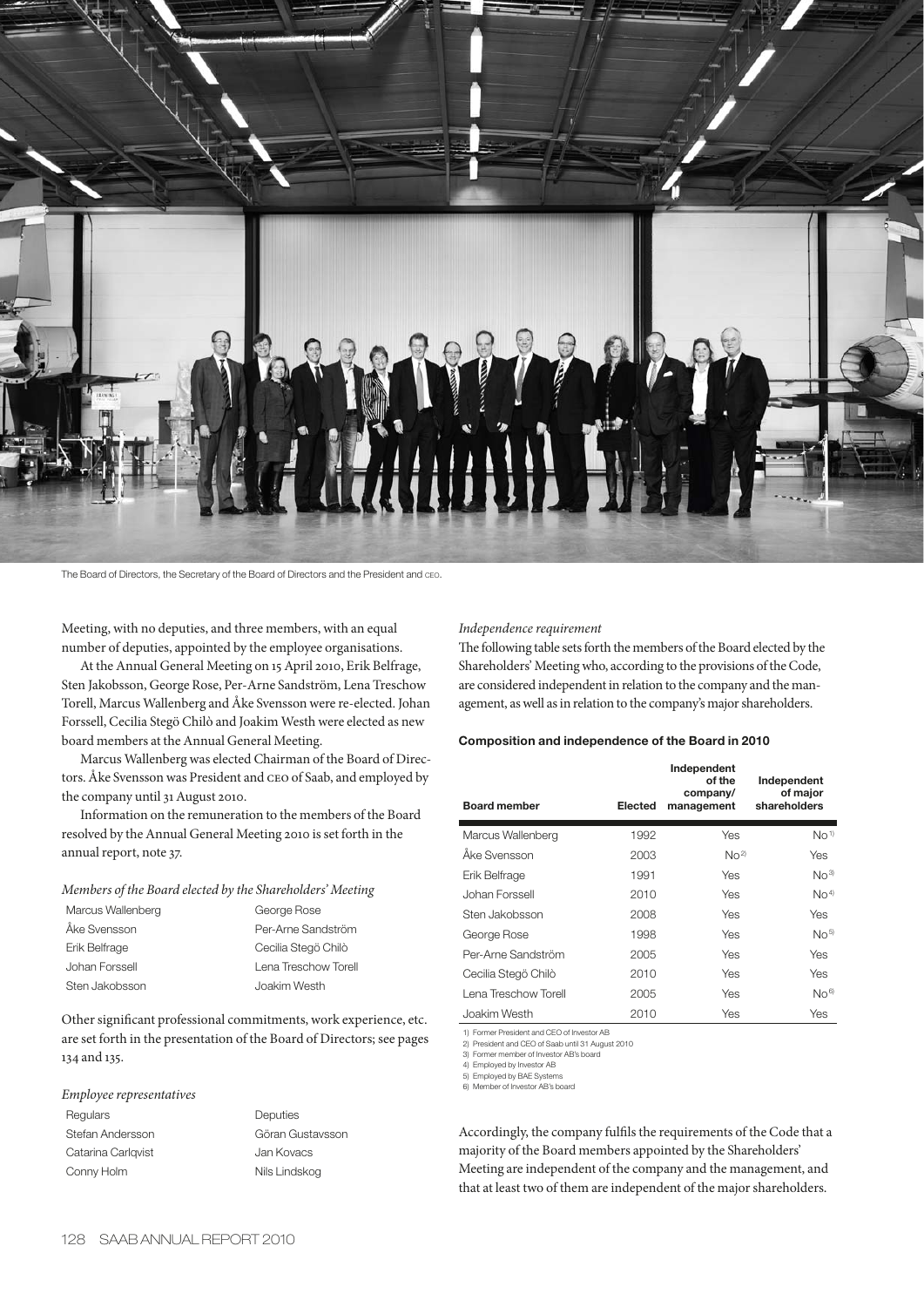# *Work of the Board*

According to the Board's rules of procedure, five ordinary meetings shall normally be held each year, in addition to the statutory meeting. The Board may also meet whenever the circumstances demand. During 2010, the Board held one statutory meeting, five ordinary meetings and six extraordinary meetings, totalling twelve meetings.

The Board annually adopts rules of procedure and an instruction on the allocation of work between the Board and the ceo, as well as an instruction on financial reporting to the Board.

The rules of procedure contain, i.a., provisions on the number of board meetings to be held, a list of matters to be considered at the meetings, reporting from the auditors and special decisions to be taken at the statutory meeting. The rules of procedure and special instruction for the ceo set forth the delegation of responsibilities between the Board and its two committees, the Remuneration Committee and the Audit Committee, as well as between the Board and the ceo. The instruction for the ceo sets out the ceo's duties and authority. The instruction also includes policies on investments, financing and reporting.

During the course of the year, the Board was assisted by the Secretary of the Board of Directors, General Counsel Anne Gynnerstedt, who is not a member of the Board.

In 2010, the Board of Directors worked with the establishment of a budget and business plan. Financial reports are prepared monthly and submitted to the Board. The reports are presented at each Board meeting and before the quarterly reports and year-end report. During the year, the Board has followed up on the reorganisation decided on in 2009 and the company's strategy. The Board has also had several extra meetings in order to appoint a new President and ceo. The former President and ceo Åke Svensson left the company to become Director General of the Association of Swedish Engineering Industries. He was replaced by the new President and ceo Håkan Buskhe as from 1 Sep-

## **ATTENDANCE AND BOARD REMUNERATION IN 2010**

tember 2010. The Board has also followed up on significant export opportunities and related marketing investments. The efficiency of the cost-savings programme is continuously monitored at every board meeting.

Committee work represents an important part of the Board's work. After meetings of the Audit and Remuneration Committees, the issues that have been handled are reported to the Board, and resolutions are adopted on issues where the committees have made recommendations.

# **Board of Directors' committee work**

#### *Audit Committee*

The Board of Directors has in accordance with principles set out in the Swedish Companies Act and the Code appointed an Audit Committee consisting of three members. The work of the Audit Committee is mainly of a preparatory nature, i.e., it prepares matters for the ultimate resolution by the Board. However, the Audit Committee has decision-making power on some issues in limited areas. The Audit Committee has e.g. established guidelines for the services other than auditing that the company may procure from the auditors.

Since the Annual General Meeting in April 2010, the Audit Committee has consisted of the following members: Per-Arne Sandström (Chairman), Johan Forssell and Joakim Westh, of whom Per-Arne Sandström and Joakim Westh are independent of the company and the management as well as of the major shareholders. All members of the committee have accounting- and auditing competence. The General Counsel, Anne Gynnerstedt, is secretary to the Audit Committee.

The Audit Committee's assignment is set forth in the Board's rules of procedure. Among other things, the Audit Committee shall monitor the company's financial reporting, monitor the efficiency of the company's internal control, internal audit and risk control in respect of the financial reporting, keep the committee informed about the audit of the annual report and the group accounts, review

| Name                              | Audit<br><b>Committee</b> | Remu-<br>neration<br>Committee | <b>Attendance</b><br>Board-<br>meetings <sup>1</sup> | <b>Attendance</b><br>Committee<br>meetings <sup>2)</sup> | Board fees,<br>kSEK <sup>3</sup> | <b>Audit Com-</b><br>mittee fees,<br>kSEK | Remuneration<br>Committee<br>fees, kSEK | remu-<br>neration,<br><b>kSEK</b> |
|-----------------------------------|---------------------------|--------------------------------|------------------------------------------------------|----------------------------------------------------------|----------------------------------|-------------------------------------------|-----------------------------------------|-----------------------------------|
| Marcus Wallenberg                 |                           | X                              | 12                                                   | 3                                                        | 1,100                            |                                           | 80                                      | 1,180                             |
| Åke Svensson <sup>4)</sup>        |                           |                                | 10                                                   |                                                          |                                  |                                           |                                         |                                   |
| Erik Belfrage                     |                           |                                | 12                                                   |                                                          | 425                              |                                           |                                         | 425                               |
| Johan Forssell <sup>5)</sup>      | X                         |                                | 9                                                    | 5                                                        | 425                              | 100                                       |                                         | 525                               |
| Sten Jakobsson                    |                           |                                | 12                                                   |                                                          | 425                              |                                           |                                         | 425                               |
| George Rose                       |                           | X                              | 9                                                    | $\overline{2}$                                           | ٠                                |                                           |                                         | $\overline{\phantom{a}}$          |
| Per-Arne Sandström                | X                         |                                | 12                                                   | 6                                                        | 425                              | 150                                       |                                         | 575                               |
| Cecilia Stegö Chilò <sup>5)</sup> |                           |                                | 9                                                    |                                                          | 425                              |                                           |                                         | 425                               |
| Lena Treschow Torell              |                           | $\times$                       | 12                                                   | 3                                                        | 425                              |                                           | 135                                     | 560                               |
| Joakim Westh <sup>5)</sup>        | X                         |                                | 8                                                    | 4                                                        | 425                              | 100                                       |                                         | 525                               |

1) Of a total of 12 meetings

2) Of a total of 6 meetings for Audit Committee and 3 meetings for Remuneration Committee

3) BAE Systems' board member does not receive a fee, nor former President and CEO Åke Svensson

4) Did not participate during appointment of the new President and CEO (2 meetings)

5) Elected April 2010, after which 9 Board meetings and 5 meetings of the Audit Committee were held

**Total**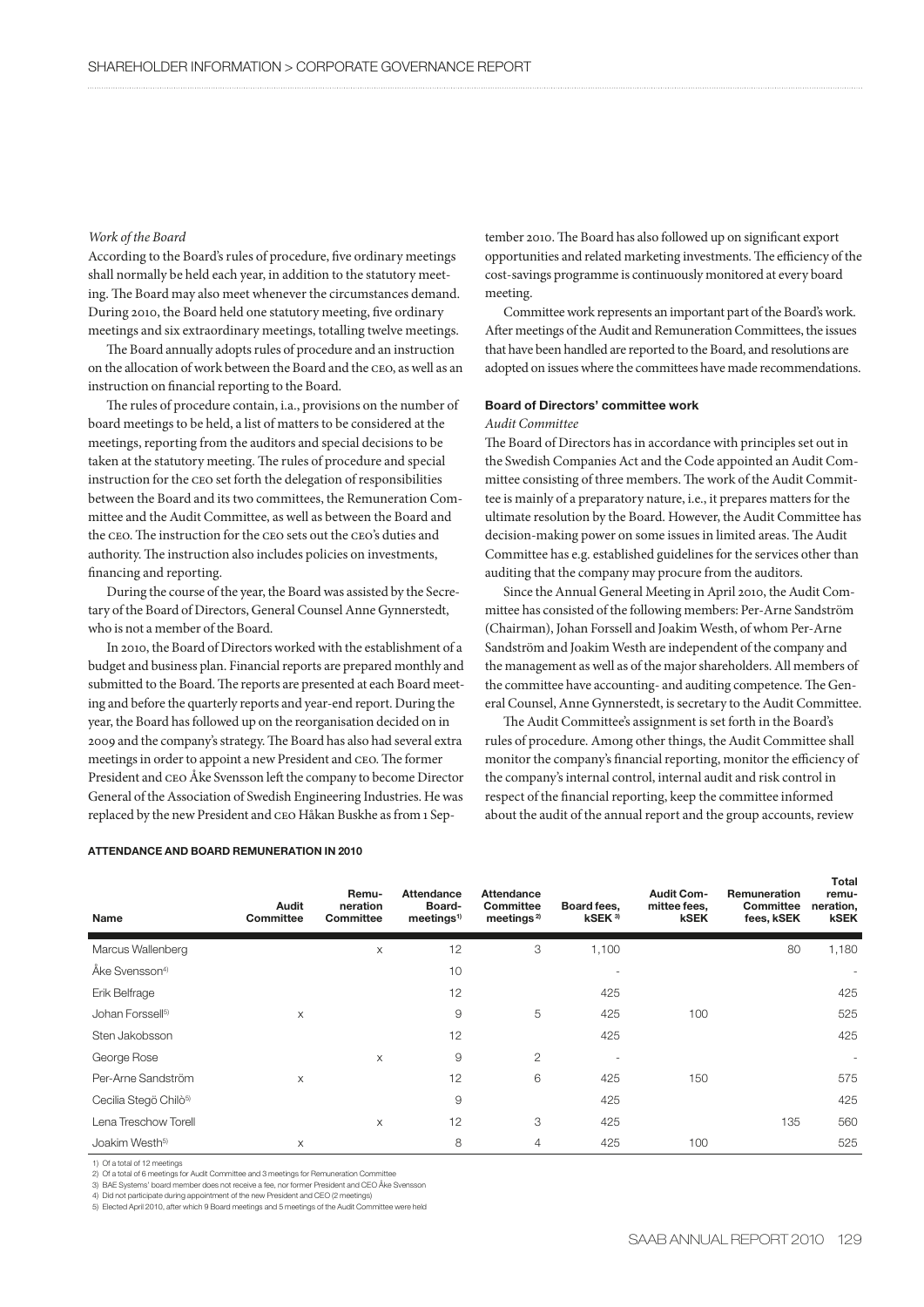and monitor the auditor's neutrality and independence, and assist the Nomination Committee in preparing proposal for the Shareholders' Meeting's decision on election of auditors. The company's internal and external auditors are both co-opted to the meetings of the Audit Committee. During 2010, the Audit Committee focused particularly on the financial reporting, Saab's cost-savings programme and the proposal for election of new auditors.

The Audit Committee keeps minutes of its meetings, which are promptly distributed to the other members of the Board.

In 2010, the Committee held six meetings.

## *Remuneration Committee*

The Board of Directors has in accordance with principles set out in the Code appointed a Remuneration Committee consisting of three members: Marcus Wallenberg, George Rose and Lena Treschow Torell. Lena Treschow Torell is Chairman of the committee. All of the members are independent of the company and the management. The General Counsel, Anne Gynnerstedt, is secretary to the committee.

The Remuneration Committee is responsible for preparing matters concerning remuneration principles, including programmes for variable compensation and pension terms for Group Management, and preparing the design and proposal of Saab's share matching plans. As of 2006, all decisions regarding such principles shall be made by the Annual General Meeting in accordance with the recommendation by the Board.

Matters concerning employment terms, compensation and other benefits for the ceo are prepared by the Remuneration Committee and adopted by the Board, which is responsible for interpretation and application of the principles. The Remuneration Committee has no decision-making powers of its own. During the year, the Remuneration Committee was particularly involved in a review of fixed and variable salaries and the creation of a performance share plan for senior executives and strategic key employees.

The Remuneration Committee keeps minutes of its meetings, which are promptly distributed to the other members of the Board. In 2010, the Committee held three meetings.

## **Evaluation**

The Chairman of the Board annually performs an evaluation of the quality of the Board's work and possible improvements to the forms and efficiency of its work. This is done by having members fill out a questionnaire on their opinions of how well the Board is functioning. The results are then compared to previous years. The questionnaire consists of five parts covering the breadth of competence represented in the Board, the manner in which its work is performed, the Chairman, the Board's composition and the co-operative atmosphere. The purpose of the evaluation is to understand how members feel about the Board's work. The results are then discussed by the Board. No external consultants are involved in the evaluation.

The Nomination Committee is also informed of the results of the evaluation in connection with its analysis, evaluation and appointment of Board members.

The Board continuously evaluates the ceo's work by monitoring business results in relation to established objectives.

# **President and CEO**

Åke Svensson, who also is a member of the Board of Directors, was President and ceo of Saab until 31 August 2010. He was succeeded by Håkan Buskhe. Their significant professional commitments outside the company, work experience, etc. are set forth in the presentation of the Board and the Group Management; see pages 135 and 136. Håkan Buskhe does not own shares in any company with which Saab has material business ties.

## **Auditors**

On behalf of the shareholders and in accordance with current laws and regulations, the external auditors examine the financial statements, group accounts, annual report, administration and management of the company by the Board of Directors and the ceo and also the corporate governance report. In addition, the half-year report has been reviewed by the auditors. The auditor in charge also presents an auditors' report to the Annual General Meeting.

The Shareholders' Meeting elects the auditors. The auditors elected by the Shareholders' Meeting are the registered accounting firms Ernst & Young and Deloitte.

## *Ernst & Young ab*

- Re-elected in 2007 for the term 2007–2010
- Member of Ernst & Young's global organisation with operations in around 140 countries
- Auditor in charge since 2007, Erik Åström<br>• Other audit engagements: Apoteket Hako
- Other audit engagements: Apoteket, Hakon Invest, Hennes & Mauritz, Modern Times Group and Svenska Handelsbanken

## *Deloitte ab*

- Elected in 2009 for a term not exceeding three years
- Member of Deloitte's global organisation with operations in around 140 countries
- Auditor in charge since 2005, Tommy Mårtensson
- Other audit engagements: Björn Borg, FastPartner, Fortum, Industrifonden and Svevia. Also experience as auditor for SJ and Tele2

Ernst & Young and Deloitte both have competence and experience in areas important to Saab: auditing of large and listed companies, accounting issues, industry experience and experience in international businesses.

The Audit Committee is responsible for ensuring that the independent position of the auditors is maintained, i.a., by staying informed of ongoing consulting assignments. The Audit Committee has also established guidelines for the services other than auditing that the company may procure from its auditors.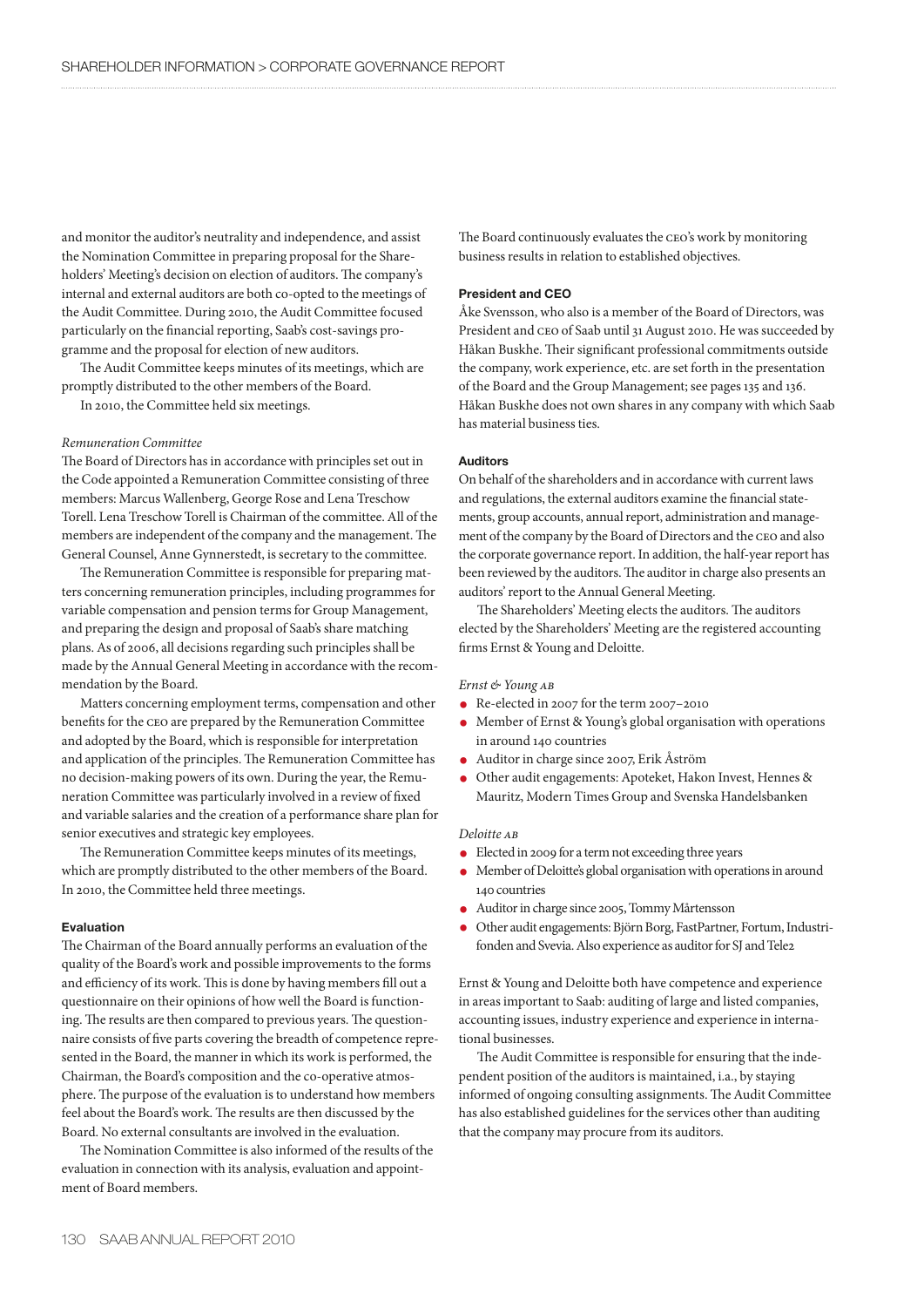## **Guidelines for remuneration and other benefits to members of the senior management**

Details about the guidelines can be found in the administration report.

## **Audit fees**

Saab's auditors receive a fee according to approved invoices as resolved by the Shareholders' Meeting.

Ernst & Young and Deloitte have in the past four years carried out services on behalf of the company in addition to their audit assignment, including auditing activities over and above the audit assignment, consultations closely associated with the audit involving accounting and tax issues in connection with acquisitions and restructurings, and with regard to the structure and implementation of Saab's share matching plans for the employees.

# **Auditors' fees 2008–2010, the Group**

| <b>MSEK</b>        | 2010 | 2009 | 2008 |
|--------------------|------|------|------|
| Audit assignments: |      |      |      |
| Ernst & Young AB   | 10   | 13   | 14   |
| Deloitte AB        | 3    | 4    | 4    |
| Other assignments: |      |      |      |
| Ernst & Young AB   | 5    | З    | 2    |
| Deloitte AB        | 2    | 2    | З    |

## **Financial reporting**

The Board documents the manner in which it ensures the quality of the financial reports and how it communicates with the company's auditors.

The Board ensures the quality of financial accounting through its Audit Committee, according to the report submitted above. The Audit Committee considers not only critical accounting questions and the financial reports presented by the company, but also matters of internal control, regulatory compliance, potential material uncertainty in reported values, post-statement events, changes in assessments and evaluations and other circumstances that may affect the quality of the financial statements. The auditors have participated in three regular meetings of the Audit Committee. They have not participated in meetings when the election of external auditors is discussed.

The entire Board reviews the interim reports before they are published.

The company's auditors attend the Board meeting when the annual accounts are approved.

The Board has met with the auditors to discuss their review of the company for the financial year 2010. The Board has also met on one occasion with the auditors without the presence of the ceo or any other members of Group Management.

# **The Board's report on internal control of financial reporting**

According to the Swedish Companies Act and the Code, the Board is responsible for internal control. This report on internal control of the financial reporting has been drafted on the basis of the Swedish Annual Accounts Act.

## **Internal control over financial reporting**

Saab's system of internal control is designed to assist the business achieve its goals and manage the associated risks. Internal control over financial reporting is a part of all internal control processes within Saab, the framework for which is developed by the Committee of Sponsoring Organizations of the Treadway Commission (coso).

Internal control over financial reporting aims to provide reasonable assurance of the reliability of external financial reporting and to ensure that it is prepared in accordance with legislation, applicable accounting standards and other requirements on listed companies.

## **Control environment**

The delegation of responsibilities is based on the Board's rules of procedure and an instruction, which sets forth the roles, responsibilities and activities of the Board and the ceo.

Internal control is based on Saab's organisation, where operating responsibilities and powers are delegated to business areas and support units, which also receive support and are supervised by Group functions with specific competencies. These Group functions issue Group guidelines that clarify responsibilities and powers and constitute part of the internal control in specific areas such as finance, accounting, investments and tenders.

## **Risk assessment**

Saab's operations are mainly characterised by the development, production and supply of technologically advanced hardware and software for customers around the world. The major part of the production, business assets and employees are based in Sweden, whereas the majority of sales are generated from countries outside of Sweden. As a rule, projects entail considerable sums of money, stretch over long periods of time and involve technological development or refinement of products.

Based on Saab's operations, the material risk areas in financial reporting are project accounting, acquisitions and goodwill, development costs, hedging and other financial transactions, leasing operations, taxes and accounting for pensions. In addition to business risks, the processes are also assessed on the basis of the risk of exposure to any improprieties.

Group Finance continuously co-ordinates an overall risk assessment of the financial reporting. This process involves self-assessments by the Group functions and business areas. The current risk assessment is reviewed with Saab's Internal Audit, which adjusts its annual audit plan accordingly. Information on developments in essential risk areas as well as a report on planned and executed activities in these areas are communicated regularly to Saab's Audit Committee. Saab's risk assessment is also communicated regularly to Saab's external auditors.

# **Information, communication and control activities**

Internal control within Saab is based on clearly defined areas of responsibility and authority, issued Group guidelines, processes and controls.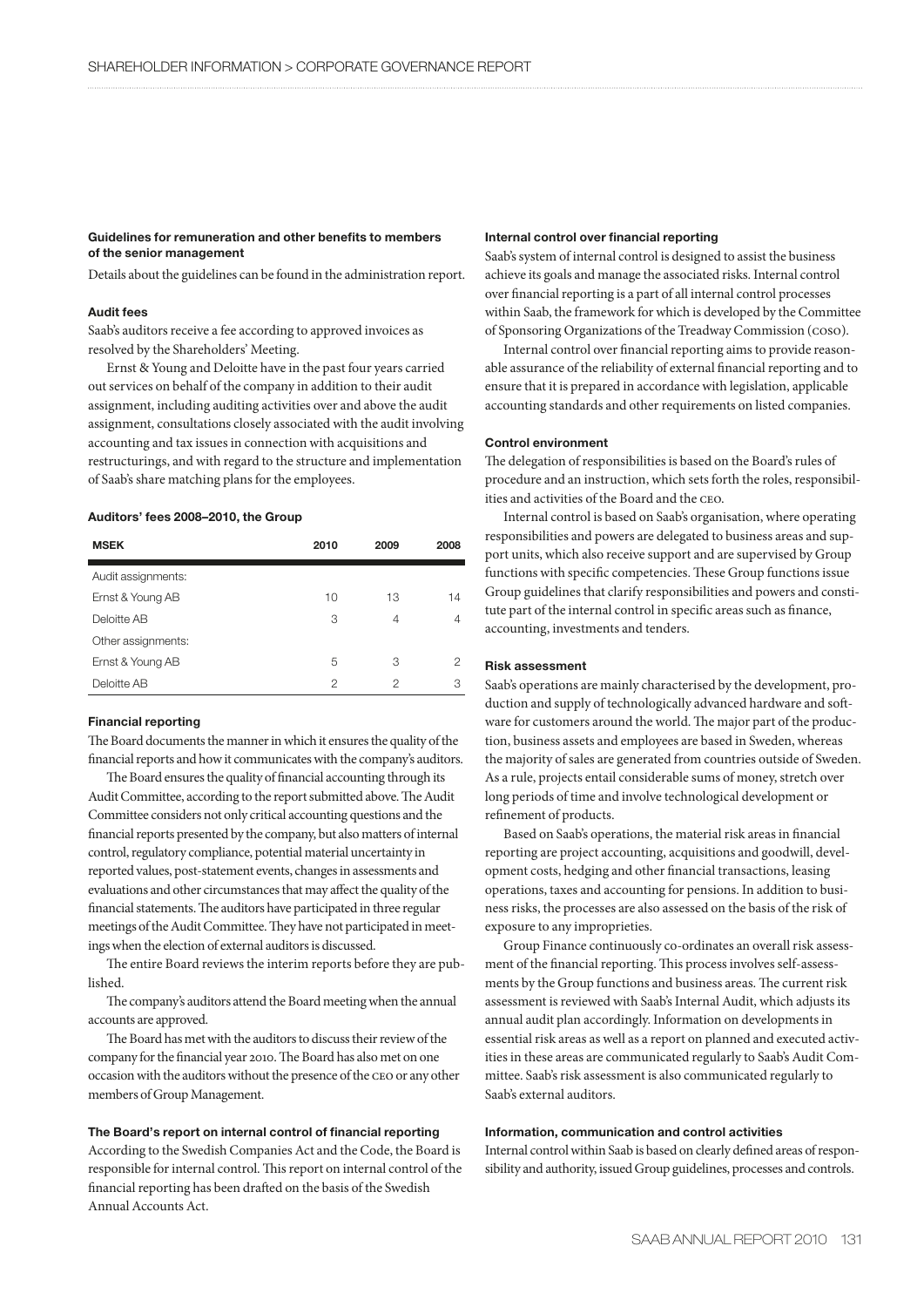Uniform handling of financial reporting is assured by adopting and issuing Group guidelines approved by the ceo or by function managers appointed by the ceo. All Group directives are updated on an ongoing basis, are clearly communicated and are available on the internal website.

Each business area designs its risk management routines and structure for internal control based on overall routines and Group guidelines.

The most significant risks identified as regards financial reporting are managed through control structures within the business areas and Group functions and are based on Saab's minimum requirements for good internal control in significant processes.

## **Monitoring and evaluation**

All operating units report monthly and quarterly according to a standardised routine. Quarterly reports serve as the basis of Saab's external financial reporting. In operating reports, each business area's measures of profitablity and financial position are consolidated to measure the Group's total profitablity and financial position.

Accounting managers and controllers are continuously in contact with Group Finance concerning any questions related to finance and accounting.

To assist in evaluating internal control in each business area, Saab uses an annual self assessment. In addition to the processes that serve as a basis for the financial reporting, these assessments cover operating risks, reputational risks and compliance with laws, regulations and internal rules. This is also reported to the Audit Committee.

The Internal Audit department, which is part of the internal control structure, is a dedicated resource for independent review of the efficiency of internal control processes. At the same time, Internal Audit supports locally applied internal controls and the central controller staff. Together they serve as a resource to monitor financial reporting routines. Internal Audit's assignments are initiated by the Audit Committee, Group Management and its members, and on its own initiative.

# **Activities in 2010**

During 2010 an extensive review was made of Saab's internal financial control system. The goal was to analyse and identify existing controls and to identify areas of improvement and strengthen the reporting and evaluation of the internal control over financial reporting. The process started with an assessment on the group level that cascaded down to the business areas. Based on the risk assessment, controls mitigating identified risks where identified and evaluated.

An independent assessment of all identified controls was initiated at the end of 2010 and will be finalised in 2011.

## **Focus in 2011**

The review of the internal control over financial reporting has resulted in changes in the reporting process. As of 2011, the status of all financial controls by business area will be reported on a monthly basis to Group Management compared to once per year previously.



#### **The annual assessment process of internal financial controls as of 2011**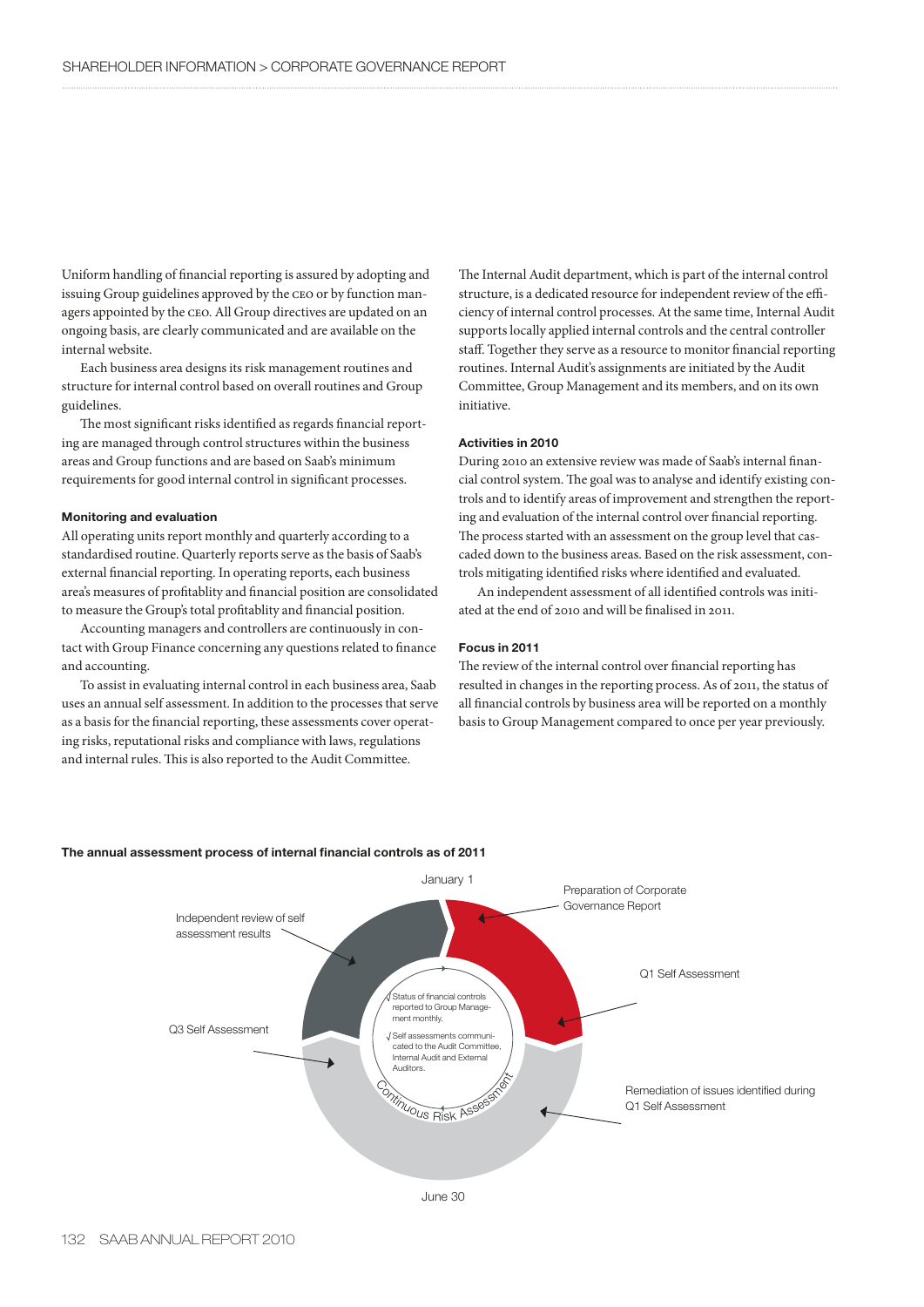# **AUDITORS' REPORT** ON THE CORPORATE GOVERNANCE REPORT

To the Annual General Meeting of the shareholders of Saab AB Corporate identity number 556036-0793

It is the board of directors who is responsible for the corporate governance report and that it has been prepared in accordance with the Annual Accounts Act.

As a basis for our opinion that the corporate governance report has been prepared and is consistent with the annual report and the consolidated accounts, we have read the corporate governance

report and assessed its statutory content based on our knowledge of the company.

A corporate governance report has been prepared and its statutory content is consistent with the annual report and the consolidated accounts.

Linköping, 16 February 2011

Ernst & Young ab Deloitte ab

 **Erik Åström Tommy Mårtensson** Authorised Public Accountant Authorised Public Accountant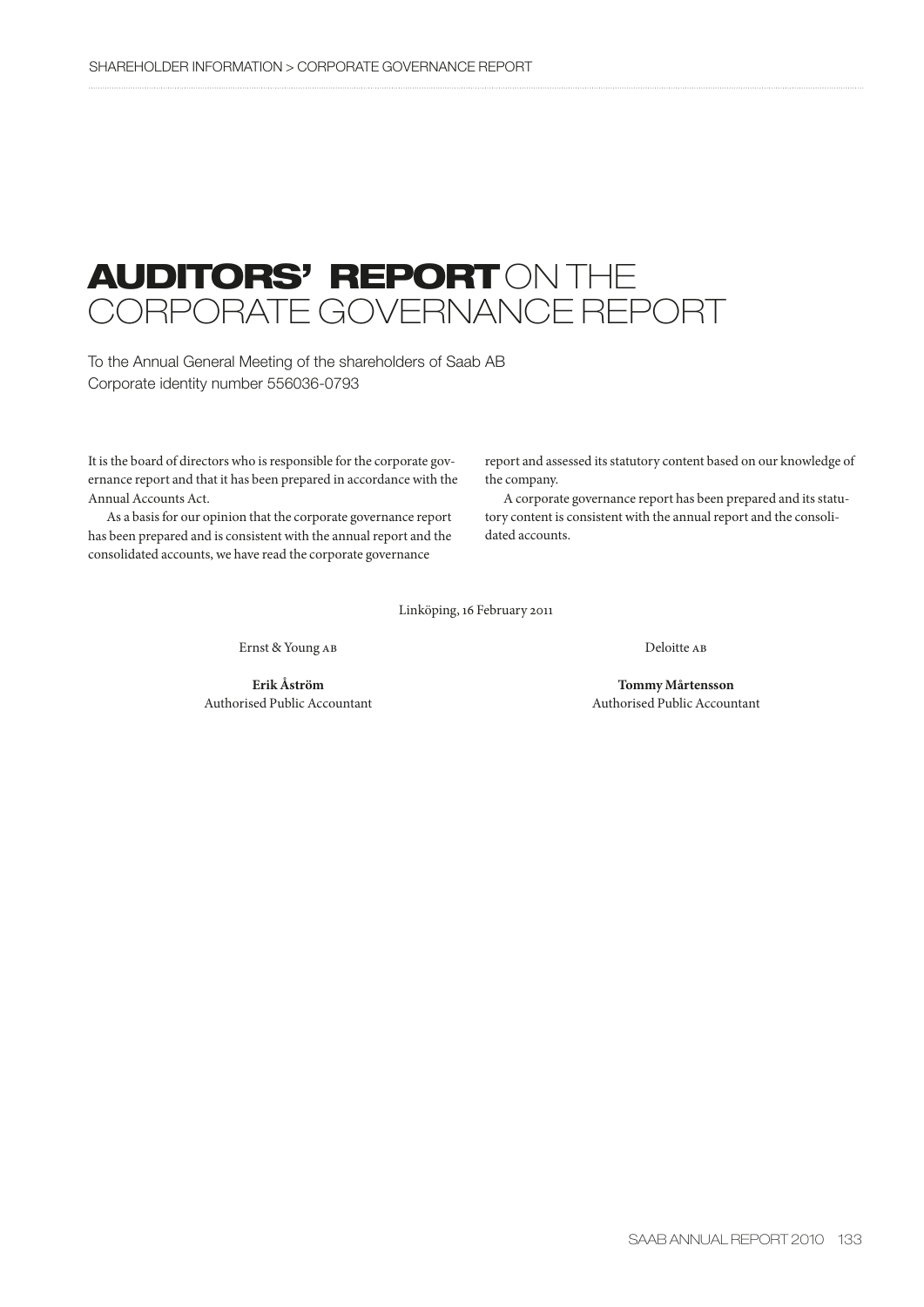# **BOARD OF DIRECTORS**



**MARCUS WALLENBERG**

Chairman of the Board since 2006. Deputy Chairman of the Board 1993- 2006 and Member of the Board since Born 1946 1992. Member of Saab's Remuneration Committee Born 1956

Bachelor of Science of Foreign Service, Lieutenant in Royal Swedish Naval Academy Shares in Saab: 85,150

## **Other board commitments:**

Chairman of SEB and Electrolux AB Deputy Chairman of Telefonaktiebolaget L M Ericsson, Board member of AstraZeneca PLC, Stora Enso Oyj, the Knut and Alice Wallenberg Foundation and Temasek Holding Ltd.

#### **Former employment and positions:**

President and CEO, Investor AB Director, Stora Feldmühle AG, Düsseldorf, Skandinaviska Enskilda Banken, Stockholm and London Citicorp (Hong Kong) Citibank N.A. (New York)



**ERIK BELFRAGE** Member of the Board since 1991 Director of SEB M<sub>R</sub>A

Shares in Saab: 3,900

# **Other board commitments:**

Chairman of the Sigtuna School (SSHL) and The International Council of Swedish Industry (NIR), Chairman International Chamber of Commerce (ICC) Corporate Responsibility & Anti Corruption Commission, Vice Chairman International Chamber of Commerce (ICC) Finance Committee, Board member of Eramet Steel and the Centre for European Policy Studies (CEPS) , Member of the Trilateral Commission and Associate Member European Roundtable (ERT)

#### **Former employment and positions:**

Board member of Investor AB Swedish Embassy in Geneva, Washington, Paris, Bucharest Foreign Ministry, Stockholm



**JOHAN FORSSELL**

Member of the Board since 2010 Member of Saab's Audit Committee Managing Director Investor AB, Head of Core Investments Born 1971 MBA

Shares in Saab: 5,000

#### **Other board commitments:**

Board member of Atlas Copco Board member of SSE MBA Research Foundation

#### **Former employment and positions:**

Head of Research, Head of Capital Goods and Healthcare sector, Head of Capital Goods sector and Analyst Core Holdings at Investor AB



**STEN JAKOBSSON**

Member of the Board since 2008 and Deputy Chairman since 2010 President and CEO, ABB Sweden Born 1949 M.Sc. Shares in Saab: 3,490

#### **Other board commitments:**

Board member of Teknikföretagen, Stena Metall AB and World Childhood Foundation

#### **Former employment and positions:**

Executive Vice President, Asea Brown Boveri AB, Sweden, Business Area Manager, Business Area Cables, President, ABB Cables AB, President, Asea Cylinda, Production Manager, Asea Low Voltage Division, Asea central staff - Production, Asea trainee



## **GEORGE ROSE**

Member of the Board since 1998 Member of Saab's Remuneration Committee; Finance Director, BAE Systems PLC; Non-Executive Director of National Grid plc Born 1952 B.A. Shares in Saab: –

## **Other board commitments:**

Board member of National Grid plc Chairman of National Grid plc Audit Committee, Member of National Grid plc Remuneration Committee and National Grid plc Nomination Committee, Member of the Industrial Development Advisory Board

#### **Former employment and positions:**

Finance Director of Leyland DAF UK, Director Group Control of DAF NV, Netherlands, Company Controller, Rover Group, Non Executive Director, Orange PLC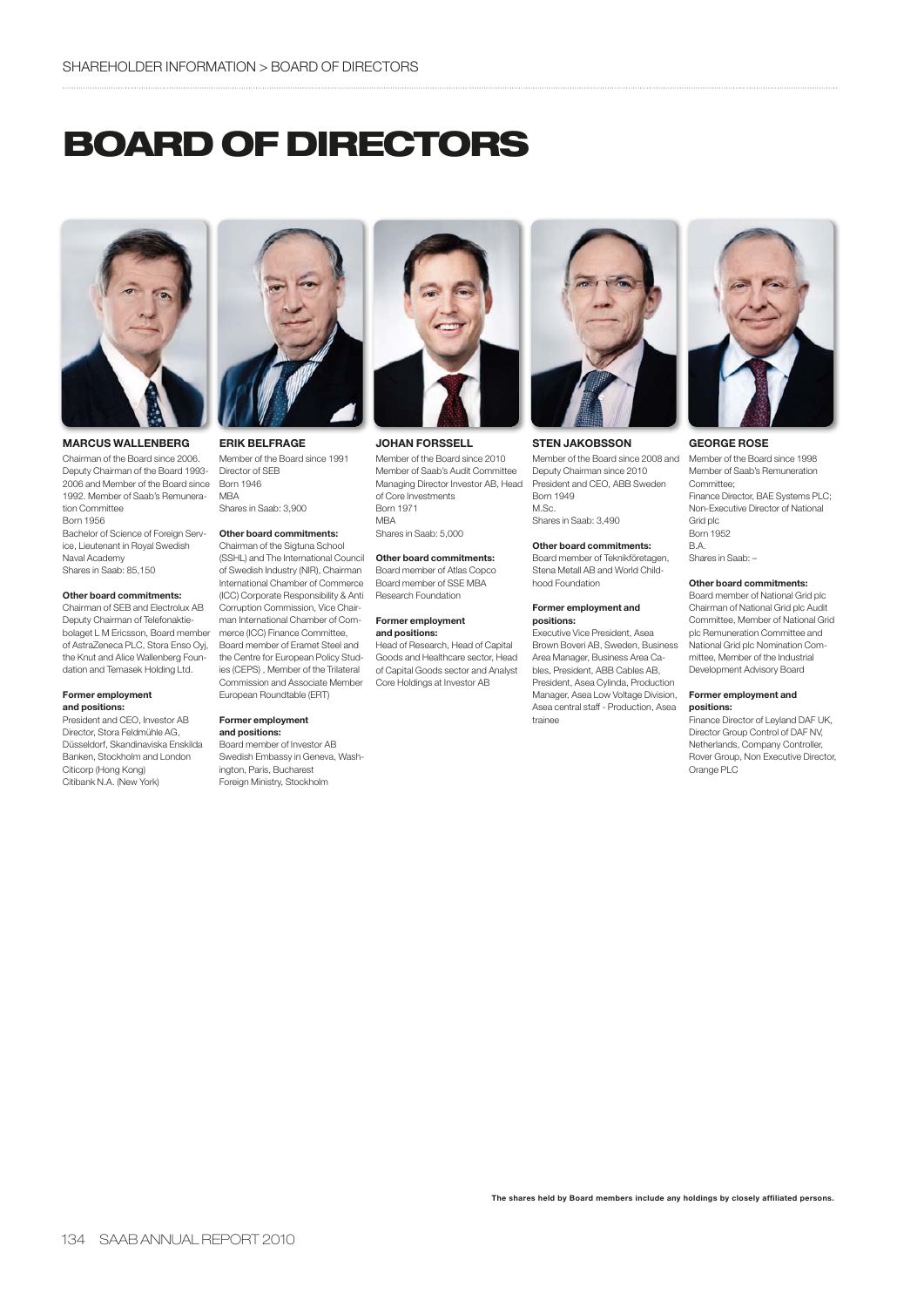

# **PER-ARNE SANDSTRÖM**

Member of the Board since 2005 Chairman of Saab's Audit Committee Born 1947

Upper secondary engineering school Shares in Saab: 3,000

#### **Other board commitments:**

Chairman of Infocare AS and board member of Cellmax Technologies AB and TeliaSonera AB

#### **Former employment and positions:**

Deputy CEO and COO of Telefonaktiebolaget L M Ericsson, President and CEO, Ericsson Inc., USA, Vice President and General Manager, GSM business unit, Ericsson Radio Systems AB, Executive Vice President and Managing Director, Cellular Systems, Ericsson Ltd, UK, Vice President and General Manager, GSM Western Europe, Ericsson Radio Systems AB, Vice President and General Manager, Airborne Radar Division, Ericsson Microwave Systems AB, Department Manager, Naval Command and Control Systems, Ericsson Microwave Systems AB



## **CECILIA STEGÖ CHILÒ**

Member of the Board since 2010 Adviser to managements of corporations and organizations Born 1959 Studies in political science and economics

#### Shares in Saab: 600

**Other board commitments:** Board member of Spendrups Bryggerier, the Commercial Council of Linköping University and the Expo Foundation.

#### **Former employment and positions:**

Board member of AMF Fonder and Länsförsäkringar Liv, Managing Director of the foundation Fritt Näringsliv, Head of the think tank Timbro, Cabinet member and Head of the Ministry of Culture, editorial writer and foreign policy commentator at Svenska Dagbladet, commentator at Sveriges Radio, Swedish Employers' Confederation and Moderate Party



## **ÅKE SVENSSON**

Member of the Board since 2003 Director General of the Association of Swedish Engineering Industries Born 1952 M.Sc. Shares in Saab: 9,425

#### **Other board commitments:**

Board member of Parker Hannifin Corporation, Board member of Micronic Mydata AB, Board member of the Royal Swedish Academy of Engineering Sciences, Member of the Royal Swedish Academy of War Sciences and Member of IVA's Business Executives Council

#### **Former employment and positions:**

President and Chief Executive Officer (CEO) of Saab, General Manager, business area Saab Aerospace, Saah AB

General Manager, business unit Future Products and Technology, Saab AB, Project Manager for RBS15, Saab Dynamics AB, Other positions in the Saab Group



## **LENA TRESCHOW TORELL**

Member of the Board since 2005 Chairman of Saab's Remuneration Committee Professor in Physics Born 1946 B.Sc. and Ph.D. in Physics Shares in Saab: 5,400

#### **Other board commitments:**

Vice Chairman of ÅF AB and Micronic Mydata AB, Board member of Investor AB, SKF AB, Dagens Industri AB and the Chalmers University of Technology Foundation, Chairman of European Council of Applied Sciences and Engineering (Euro-CASE), the Foundation for Strategic Environmental Research (MISTRA) and the Royal Swedish Academy of Engineering Sciences (IVA)

#### **Former employment and positions:**

President of the Royal Swedish Academy of Engineering Sciences (IVA), Board member of Getinge AB, Telefonaktiebolaget L M Ericsson and Gambro AB, Director, Joint Research Centre, European Commission (Brussels), Vice President, Chalmers,Gothenburg, Professor of Material Physics, Chalmers, Professor of Solid State Physics, Uppsala University



#### **JOAKIM WESTH**

Member of the Board since 2010 Member of Saab's Audit Committee Born 1961  $M.S.c.$ Shares in Saab: 8,000

#### **Other board commitments:**

Chairman of the Board in EMA Technology AB, Board member of Rörvik Timber AB and Absolent AB

#### **Former employment and positions:**

Chairman of the Board of Absolent AB, Board member of Telelogic AB and VKR Holding A/S, Deputy board member of Sony Ericsson Mobile Communications AB, Senior Vice President, Group Function Strategy & Operational Excellence and member of Group Management Team, Ericsson, J. Westh Företagsutveckling AB, Group Vice President and member of the Executive Management Group, Assa Abloy AB and Partner, McKinsey & Co. Inc



Member of the Board since 2007 Member of the Swedish Association of Graduate Engineers' local, Saab Bofors Dynamics, Karlskoga Born 1964

Luleå University of Technology Shares in Saab: –



#### **STEFAN ANDERSSON** Member of the Board since 2008

Chairman of the Industrial Salaried Employees' Association local at Saab Underwater Systems, Motala Born 1974 B.Sc Shares in Saab: 668



#### **CONNY HOLM**

Member of the Board since 2008 and deputy Board member since 1995 Chairman of the Engineering Workers' Union local at Electronic Defence Systems, Jönköping Born 1947 Upper secondary engineering education Shares in Saab: 467

## **DEPUTIES, EMPLOYEE REPRESENTATIVES**

# **GÖRAN GUSTAVSSON**

Deputy Board member since 2008 Chairman of the Engineering Workers' Union local at Saab AB, Linköping Born 1953 Shares in Saab: 477

## **NILS LINDSKOG**

Deputy Board member since 2007 Member of the Swedish Association of Graduate Engineers' local at Saab AB, Göteborg Born 1955 M.S.E.E. from Chalmers University of Technology Shares in Saab: 255

## **JAN KOVACS**

Deputy Board member since 2008 Chairman of the Industrial Salaried Employees' Association local at Saab AB, Linköping Born 1960 Upper secondary technical school Shares in Saab: 530

# **AUDITORS** ERNST YOUNG AB

**ERIK ÅSTRÖM** DELOITTE AB

**TOMMY MÅRTENSSON**